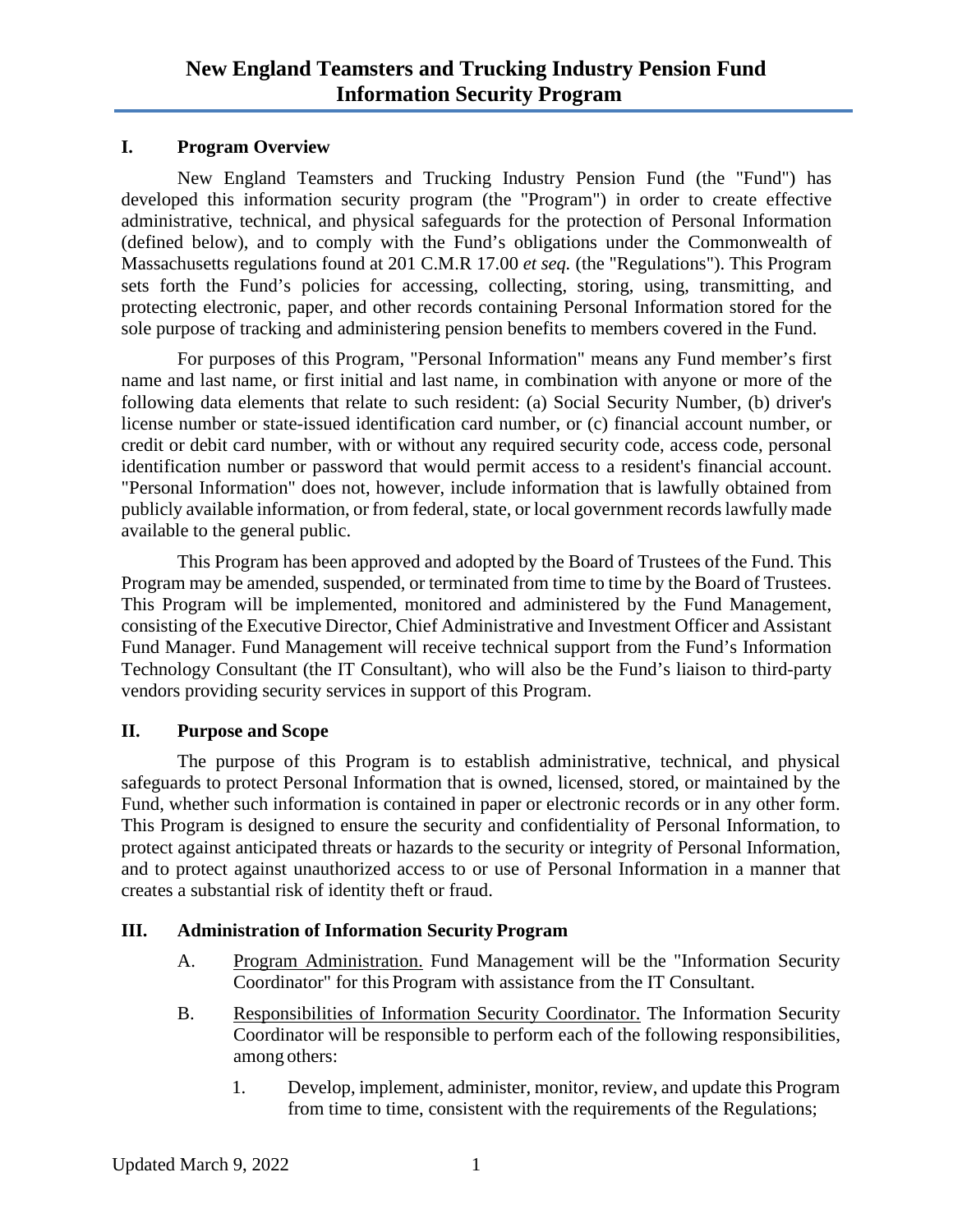- 2. Oversee ongoing employee training and any communications involving this Program;
- 3. Address any information security issues, including employee compliance, that may arise, including the imposition of disciplinary measures for violations of the Program; and
- 4. Take all reasonable steps to verify that any third-party service provider with access to the Fund's personal information has the capacity to protect such personal information in the manner consistent with this Program and the requirements of the Regulations and that any such third-party service provider applies protective security measures at least as stringent as those required by the Regulations and this Program.

### **IV. Compliance With Program**

- A. Compliance. All employees, IT Consultant and third-party service providers referenced in paragraph III.B.4. are subject to the applicable requirements set forth in this Program.
- B. Non-Compliance. Instances of non-compliance with this Program must be reported immediately to Fund Management. Violations may result in disciplinary action by Fund Management, up to and including termination of employment.
- C. Non-Retaliation. It is unlawful and against Fund policy to retaliate against anyone who reports a violation of this Program or who cooperates in an investigation regarding non-compliance with this Program. Any such retaliation will result in disciplinary action by Fund Management, up to and including termination of employment.

### **V. Record Retention**

- A. Retention. The Fund only collects and maintains records and files containing Personal Information of the type, and for the length of time, reasonably necessary to accomplish the Fund's legitimate business purposes, or as otherwise necessary for the Fund to comply with other local, state, or federal regulations or requirements. Fund Management periodically reviews its records, files, forms and documents to ensure that the Fund is not gathering and retaining Personal Information unless there is a compelling need to do so.
- B. Return of Records. All employees, IT Consultant and third-party service providers referenced in paragraph III.B.4. of the Fund are required upon termination or resignation from the Fund for any reason, or earlier, if upon the request of Fund Management, to return or destroy all records and files containing Personal Information of current or former members of the Fund, in any form that may at the time of such termination be in their possession or control, including all such information stored on laptops, portable devices (such as thumb drives, zip drives, CDs, DVDs or cell phones), or other media, or in files, records, notes, or papers.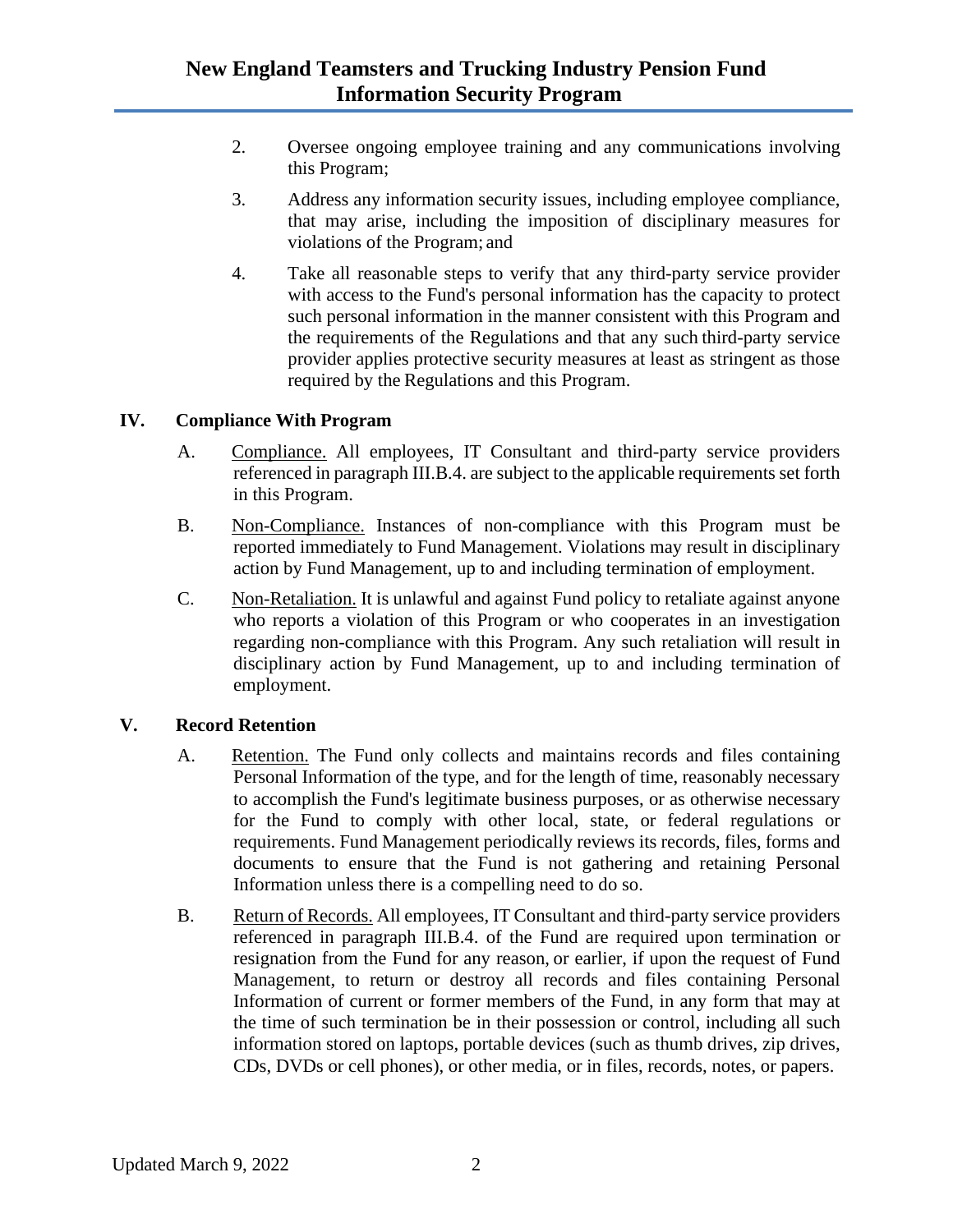### **VI. Handling of Personal Information**

Personal Information must be created, stored, disclosed, transmitted, and disposed of in the following manner

- A. Creation. Upon creation of paper and electronic documents and files that contain Personal Information, such documents and files must be treated as "Confidential".
- B. Storage. Paper documents containing Personal Information must be stored in a locked or otherwise secured desk, file cabinet, office, or controlled area when unattended.
- C. Access, Sharing, and Disclosure. Access to, sharing, and disclosure of records or files containing Personal Information is limited to those persons who are reasonably required to know such information in order to accomplish the Fund's legitimate business purposes or to enable the Fund to comply with other local, state, or federal regulations or requirements.
- D. Transmission. Voice communications involving Personal Information must be kept to a minimum and performed in closed or secured locations. Transmission of Personal Information in paper or hard-copy form outside of the Fund Office, or other removal of Personal Information from the Fund's premises, must be done with reasonable precaution and in accordance with any applicable Fund procedures and/or rules to ensure the security of such information and to prevent unauthorized disclosure. Transmission of electronic Personal Information must be encrypted, and must likewise be done with reasonable precaution to ensure the security of such information and to prevent unauthorized disclosure.
- E. Disposal. Personal Information must be disposed of when no longer needed by the Fund where appropriate, paper documents and other hard-copies of records or files containing Personal Information determined by the Fund to be no longer needed should be disposed of by cross-cut shredding, so that Personal Information cannot practicably be read or reconstructed. Electronic Personal Information determined by the Fund to be no longer needed must be destroyed or erased so that Personal Information cannot practicably be read or reconstructed.

### **VII. Physical and Environmental Controls**

- A. Use and Storage of Files. Employees and IT Consultant of the Fund must not keep open documents or files containing Personal Information on their desks when they are not at their desks or in any other unsecured, unattended place. This policy applies to both hard-copies and electronic copies of records and files containing Personal Information. At the end of the work day, all files and other records containing Personal Information must be secured in a manner that is consistent with this Program and the requirements of the Regulations.
- B. Blocked Physical Access. The Fund prohibits and blocks physical access to records and files containing Personal Information by any individual without authorization to access such records as follows:
	- 1. Physical access to the Fund Office, located at 1 Wall Street, Burlington,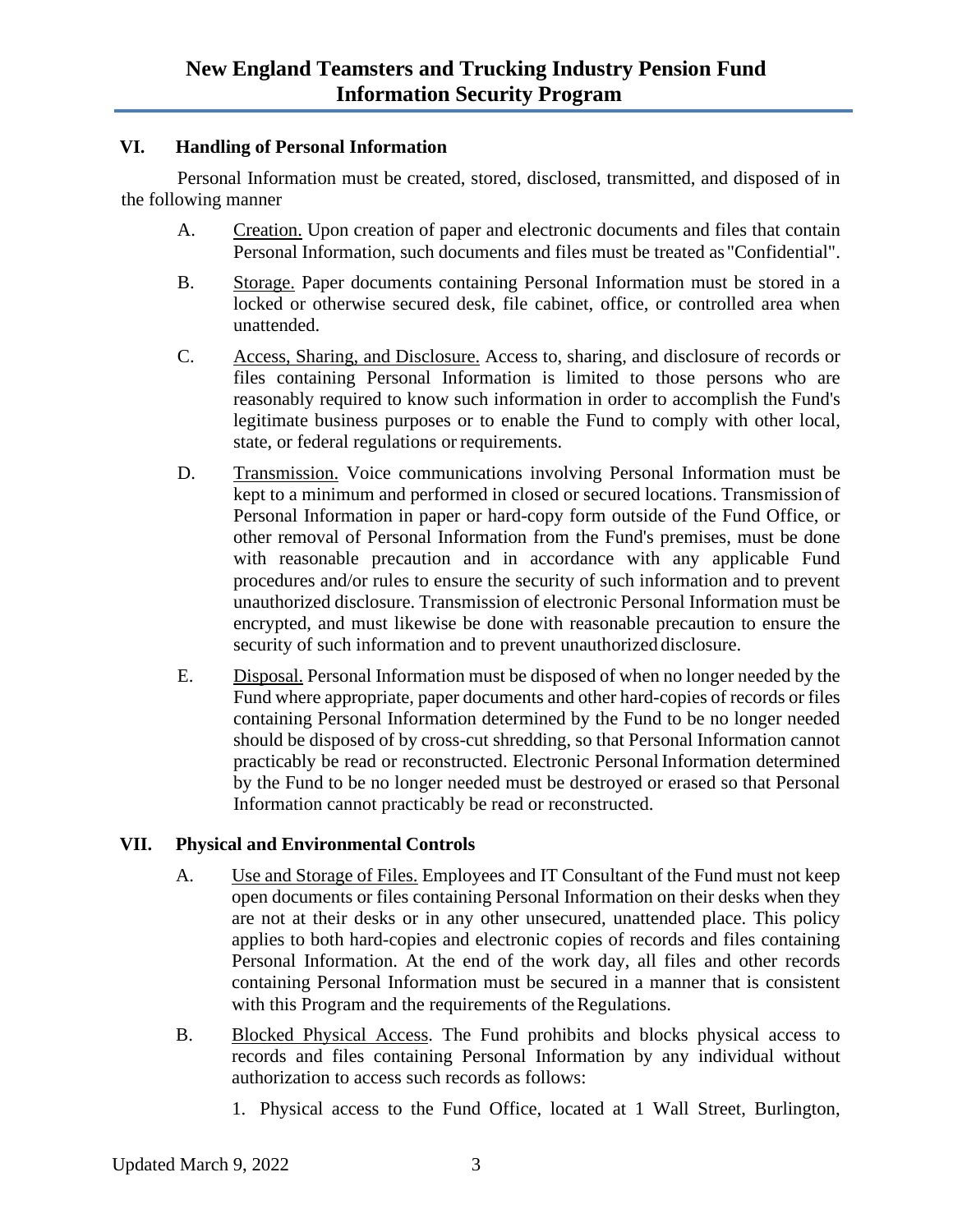Massachusetts, is safeguarded by a state-of-the-art alarm system which allows the IT Consultant, in coordination with Fund Management, to control and monitor all access to the Fund Office. Employees gain access to Fund Office premises by an individually assigned key fob or an individually assigned passcode. The alarm system software allows the IT Consultant, in coordination with Fund Management, to add, change and delete user access to the Fund Office premises or specific areas of the Fund Office premises by day or time, depending on the level of security needed.

2. Each employee is provided a personal computer workstation that is linked to Fund Office-wide computer networks in the employee's assigned personal workspace. Anytime an employee is working remotely, access to their Fund Office personal computer workstation is through encrypted third-party software. Electronic data residing on the Fund Office computer networks is password protected. Employees must protect passwords, and must not write them down nor share them with others.

Employees, of the Fund are required, upon termination, resignation or any reason, upon the request of Fund Management, to surrender all keys, IDs, access codes, badges, business cards, and the like, that permit access to the Fund's premises or to records of the Fund containing Personal Information. Fund Management, upon termination or resignation of an employee, will facilitate the removal of access to the Fund Office and computer networks, in coordination with the IT Consultant.

C. Visitors. All visitors to the Fund Office must be received at the Front Desk. Those visitors seeking assistance with their personal, pension-related issues shall only have access to the lobby and adjoining interview rooms. Those visitors attending Fund meetings, or have advance consent for use of the Fund's conference rooms, will be granted authorization to enter Fund premises through a locked door and must be accompanied by an approved employee or other service provider of the Fund. Visitors of the Fund are prohibited and blocked from accessing any records or files of the Fund containing Personal Information.

### **VIII. IT Policies and Procedures**

- A. Electronic Access.
	- 1. The Fund has in place secure user authentication protocols, including (i) control of user IDs and other identifiers, (ii) secure method of assigning and selecting passwords; and (iii) control of data security passwords to ensure that such passwords are kept in a location and/or format that does not compromise the security of the data they protect.
	- 2. The Fund assigns unique identifications plus passwords that are designed to maintain the integrity of the security of the access controls, and prohibits the use of vendor supplied default passwords, to each authorized active user.
	- 3. The Fund restricts access to authorized users and active user accounts only.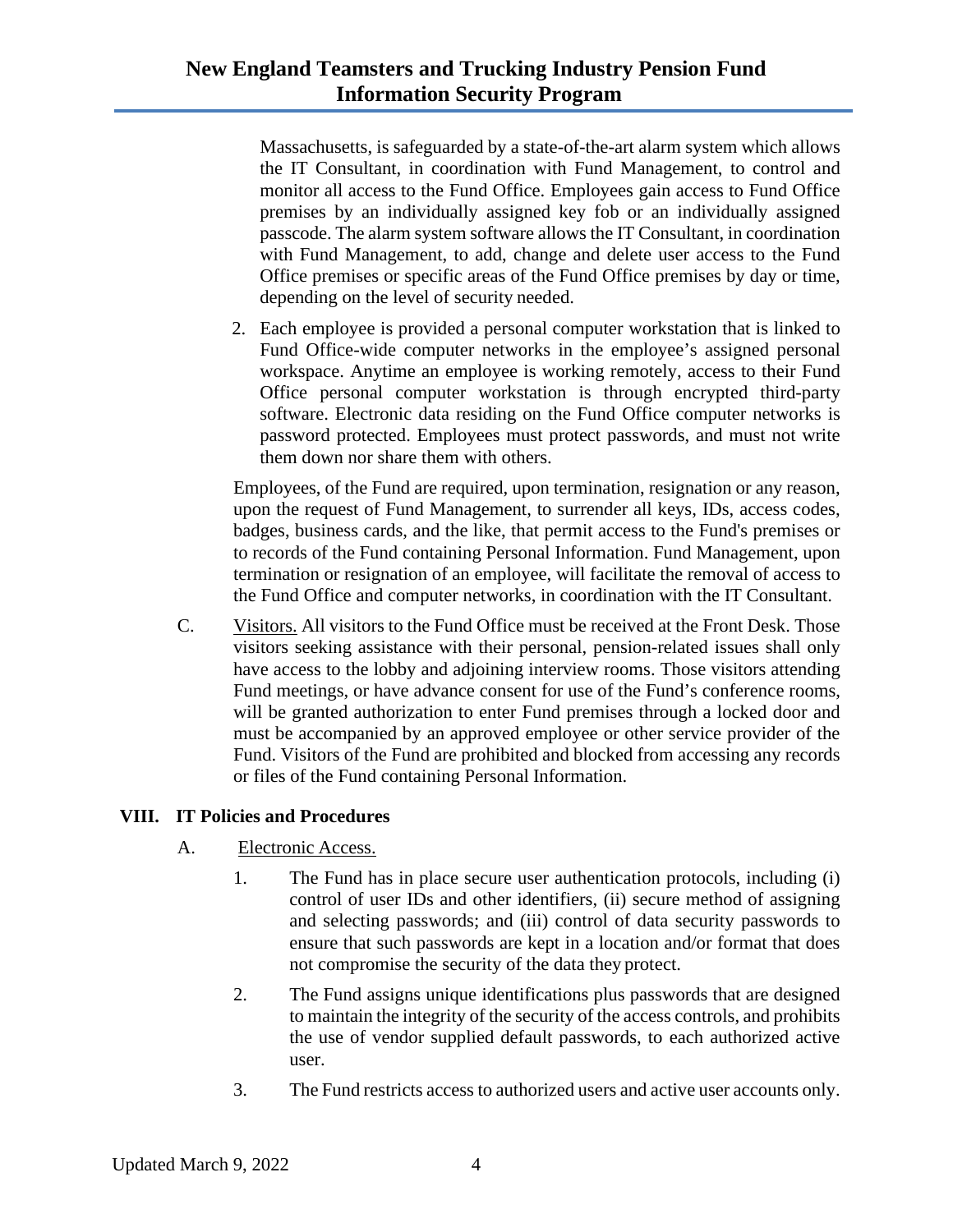Such restrictions allow access to records and files containing Personal Information only to users with a need to access such Personal Information in order to perform their job duties. Fund Management determines in tandem with the employee's supervisor who shall, in order for them to perform specific job duties, be an authorized user at the Fund.

- 4. The Fund requires that personal computer workstation and main server passwords are changed periodically. The Fund blocks access to users after multiple unsuccessful attempts to gain electronic access to records or files containing Personal Information.
- 5. The Fund blocks electronic access to Personal Information by former employees, other former service providers of the Fund, and other individuals who are no longer authorized users with an active user account.
- 6. The Fund promptly terminates and prohibits electronic access by former employees, other former service providers of the Fund, and other individuals who are no longer authorized users with an active user account to records and files containing Personal Information. Voicemail access, email access, Fund internet access, and passwords are also promptly disabled or blocked.
- B. Network Security.
	- 1. The Fund monitors all computer systems for unauthorized use of or access to records and files containing Personal Information. Logs are monitored and where applicable modifications to strengthen security are continually implemented.
	- 2. The Fund has and will continue to maintain continually updated firewall protection and operating system security patches on all systems maintaining Personal Information, that are designed to maintain the integrity of such information. The Fund uses a continually update computer software designed to protect intrusion. The Fund's main server operates on the most current operating system with continual updates. The Fund is committed to using the absolute best equipment and software to protect Personal Information. The Fund's server is highly scalable built on virus-resistant architecture with a proven reputation for exceptional business resiliency.
	- 3. The Fund has and will maintain continuously updated versions of system security agent software, which include malware protection, and up-to-date patches and virus definitions, installed on all systems processing Personal Information. The Fund has and will maintain a separate server for electronic mail supported by continuous updated software for antivirus protection. The Fund has and will maintain continuously updated antivirus protection software on all personal computer workstations.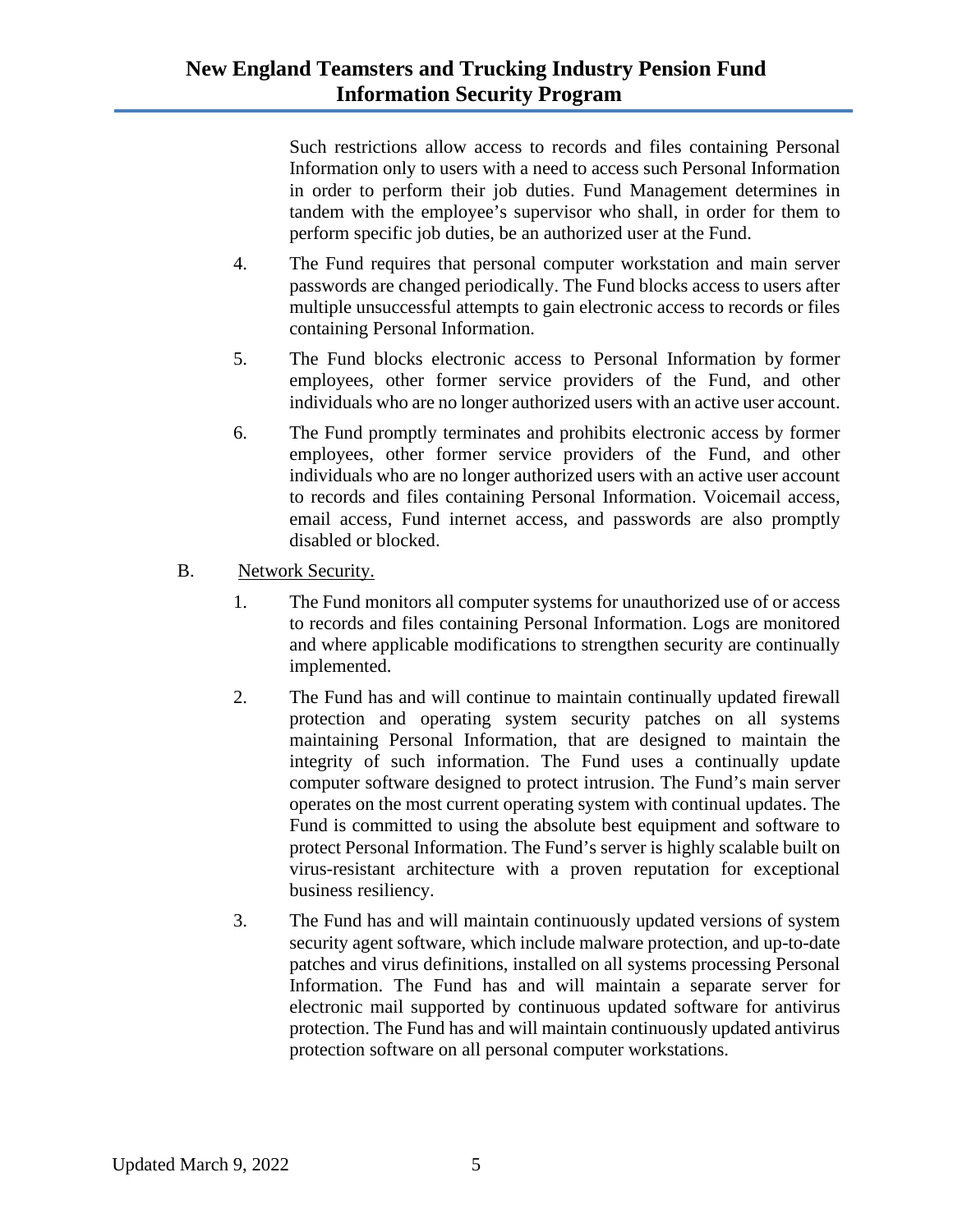# C. Encryption.

- 1. When transmitting records and files containing Personal Information, the Fund uses encrypted third-party platforms to be accessed solely by the Fund and the intended recipient. In those limited circumstances where encrypted third-party data transfer platforms are not technically feasible, the Fund encrypts all records and files of the Fund containing Personal Information transmitted across public networks, including electronic mail. The Fund will continue to encrypt data under the latest technical standard submitted via the Fund's data transfer website developed for Contributing Employers submitting reports containing Personal Information for the sole purpose of administering members' pension benefits. The Fund will continually update and keep current the Fund's secure site certificates.
- 2. The Fund will encrypt all Personal Information stored on laptops or other portable devices. The Fund will require that limited amounts of Personal Data will be stored on laptops. The Fund will utilize encrypted third-party platforms to access Personal Information via the web when necessary.

## **IX. Security Awareness**

- A. Training. The Fund provides education and training regarding this Program to all employees who will have access to Personal Information through their employment to the Fund. Such training includes informational sessions regarding Fund-specific security protocols, identity theft training and related protocols, and on-line assessments of general security awareness. These training sessions are held regularly throughout the year.
- B. Consultants and Third-Party Service Providers. The Fund communicates its relevant policies and procedures under this Program to its consultants and thirdparty service providers who will have access to Personal Information through their services to the Fund.

# **X. Third-Party Service Providers**

- A. Evaluation Process. Before engaging a third-party service provider who will have access to Personal Information, the Fund conducts reasonable due diligence to assess whether a prospective third-party service provider is capable of safeguarding Personal Information in the manner required by this Program. Due diligence efforts may include, but are not necessarily limited to, discussions with the prospective third-party service provider's personnel, reviewing the prospective third-party service provider's privacy and/or information security policies, and/or requesting the prospective third-party service provider to complete a security questionnaire or otherwise answer security-related questions. The Fund may also enter into a contractual agreement with its third-party service providers to protect Personal Information disclosed to such service providers by the Fund.
- B. Monitoring. The Fund periodically reviews and monitors the performance of its third-party service providers who have access to the Fund's systems and/or